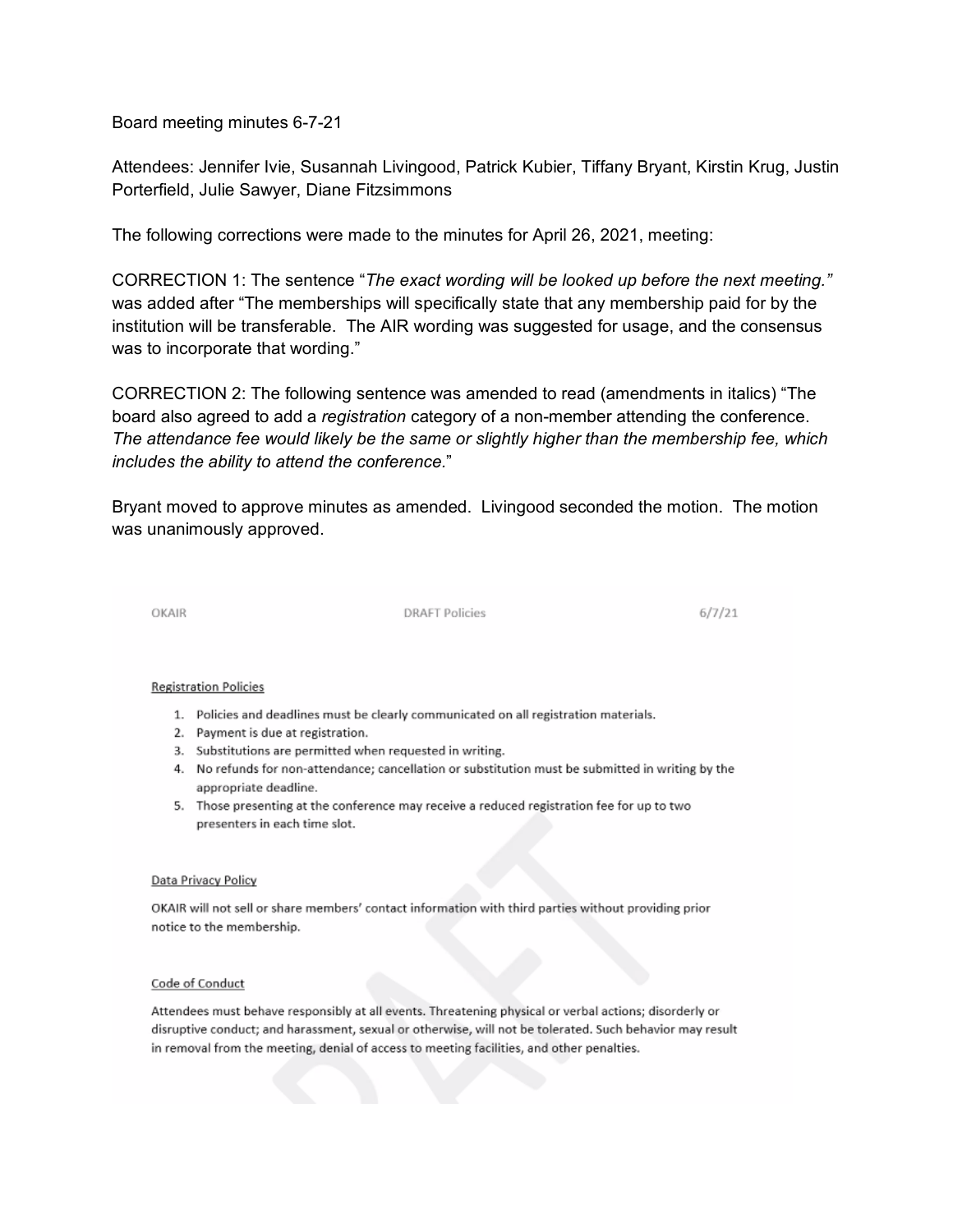The discussion noted that:

- "Payment is due at registration" includes presenting a purchase order at registration.
- Registration materials will detail the ways to pay and the process for using a purchase order.
- Those who register the day of the event will not necessarily receive meals or snacks.

Ivie suggested writing up the registration form so that the board can decide if the above draft policy should be amended.

Line 4 was changed to:

"Cancellation or substitution must be submitted in writing by the appropriate deadline in order to receive a refund."

Line 5 was suggested to move to the registration form draft.

Code of conduct had "/or" added to the last line.

Ivie suggested clarifying the Data Privacy Policy to say that membership information is shared with the sponsors of the conference.

Kubier shared the CORRECTION *data privacy policy* on the OK-AIR web site to use as a possible template.

## <https://ok-air.org/privacy-policy/>

Livingood will draft the registration form, accept other suggestions for the bylaws draft, and present both at the next meeting.

Krug presented a professional development report. This would include professional development opportunities for webinars, workshops, and other formats.

Krug said these are among the considerations for professional development opportunities:

- How many workshops, webinars, etc., to offer in a year?
- Would these be considered a benefit of membership, or be offered in another way?
- Has OK-AIR sponsored such opportunities before? (Sawyer said in prior years OK-AIR would occasionally offer half-day workshops.) In light of that, perhaps opportunities will be offered a couple of times a year based on a semester calendar.
- What should be the range of offerings? Should they be strictly institutional research (IR) or include a wide variety of workplace issues?
- Should the board poll members as to their needs and interests? If so, should the poll be conducted annually?
- Perhaps a link should be created on the OK-AIR web site to view professional development opportunities on other web sites, such as on AIR.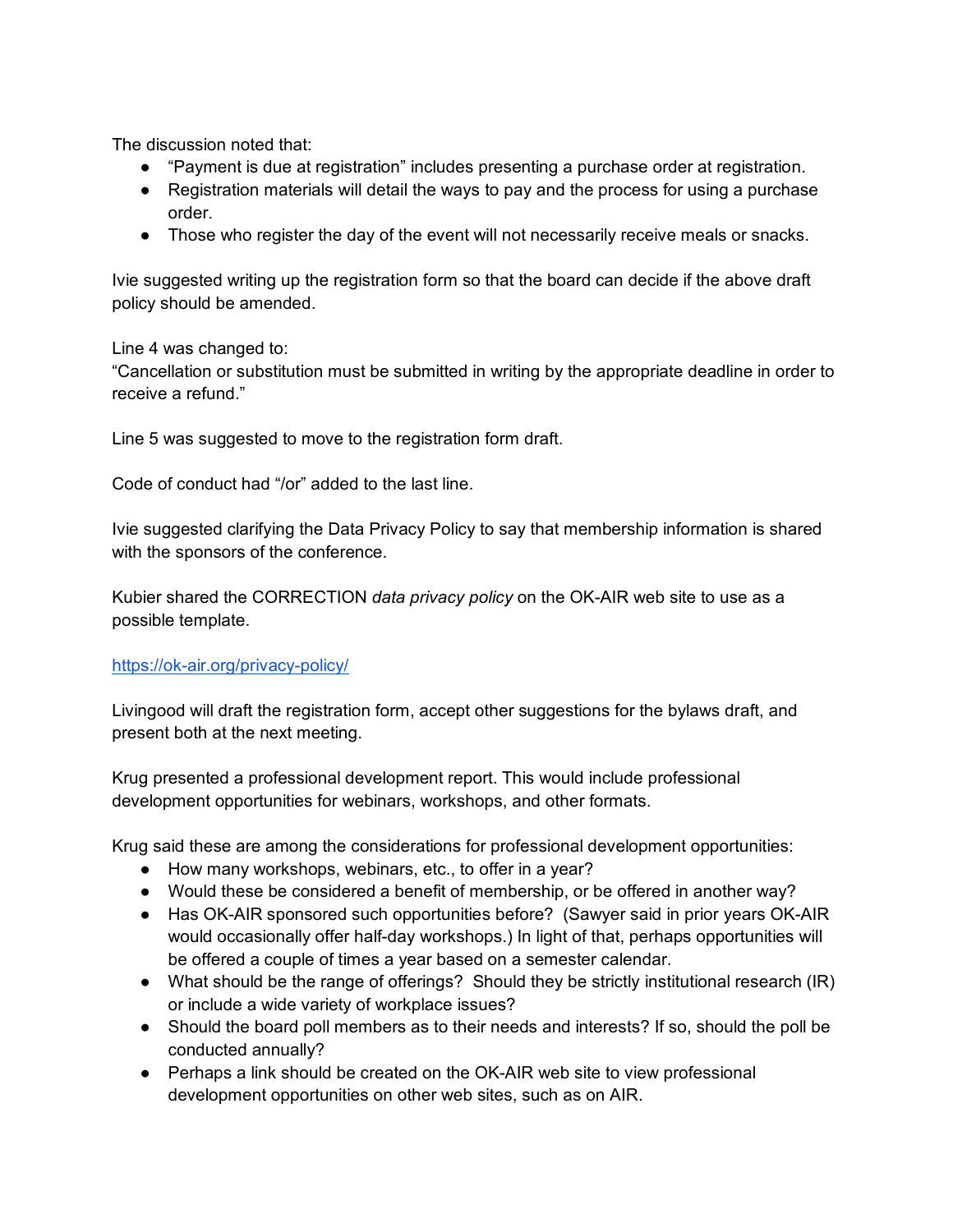- Other links on the OK-AIR web site could be for useful IR info, such as CIP codes, key deadlines, etc.
- What kind of platform can be used to present the webinar?

Bryant offered to help with the member poll on professional development.

Ivie said a previous poll indicated a desire for a broad area of professional development opportunities including personal development.

Sawyer expressed concern about ensuring links do not link to obsolete material.

Ivie suggested members share the information they find useful.

Krug pointed out that adding this information could bring more interest in OK-AIR and traffic to the OK-AIR web site.

Livingood said these opportunities would also be helpful to professionals who are in the more remote areas of Oklahoma.

Bryant said the board may need to set up a committee to go over the by-laws. Livingood and Krug volunteered to serve on the committee. Ivie appointed Bryant, Livingood, and Krug to the committee, with Bryant chairing the committee. The committee will report at the next meeting.

Ivie said she hopes the bylaws will address that potential participants may work in areas other than institutional research. Sawyer also reminded that bylaw changes cannot interfere with the group's non-profit status.

Bryant will send out her first draft of the bylaw updates to the board.

The board discussed plans for the fall conference. The fall conference is tentatively scheduled for Oct. 29. Ivie suggested sending out the call for proposals with an end-of-July deadline for submitting proposals.

Bryant suggested re-polling members as to whether to have the fall conference virtually or inperson. The board agreed there will not be a hybrid option, and Ivie said the board must decide relatively quickly whether the conference will be virtual.

Kubier said he could send out the survey soon. The following poll questions were suggested:

- If the conference is held in person in the Oklahoma City area, would you be likely to attend?
- If no, then why not?

Also, the board agreed that those polled will be given a week to respond.